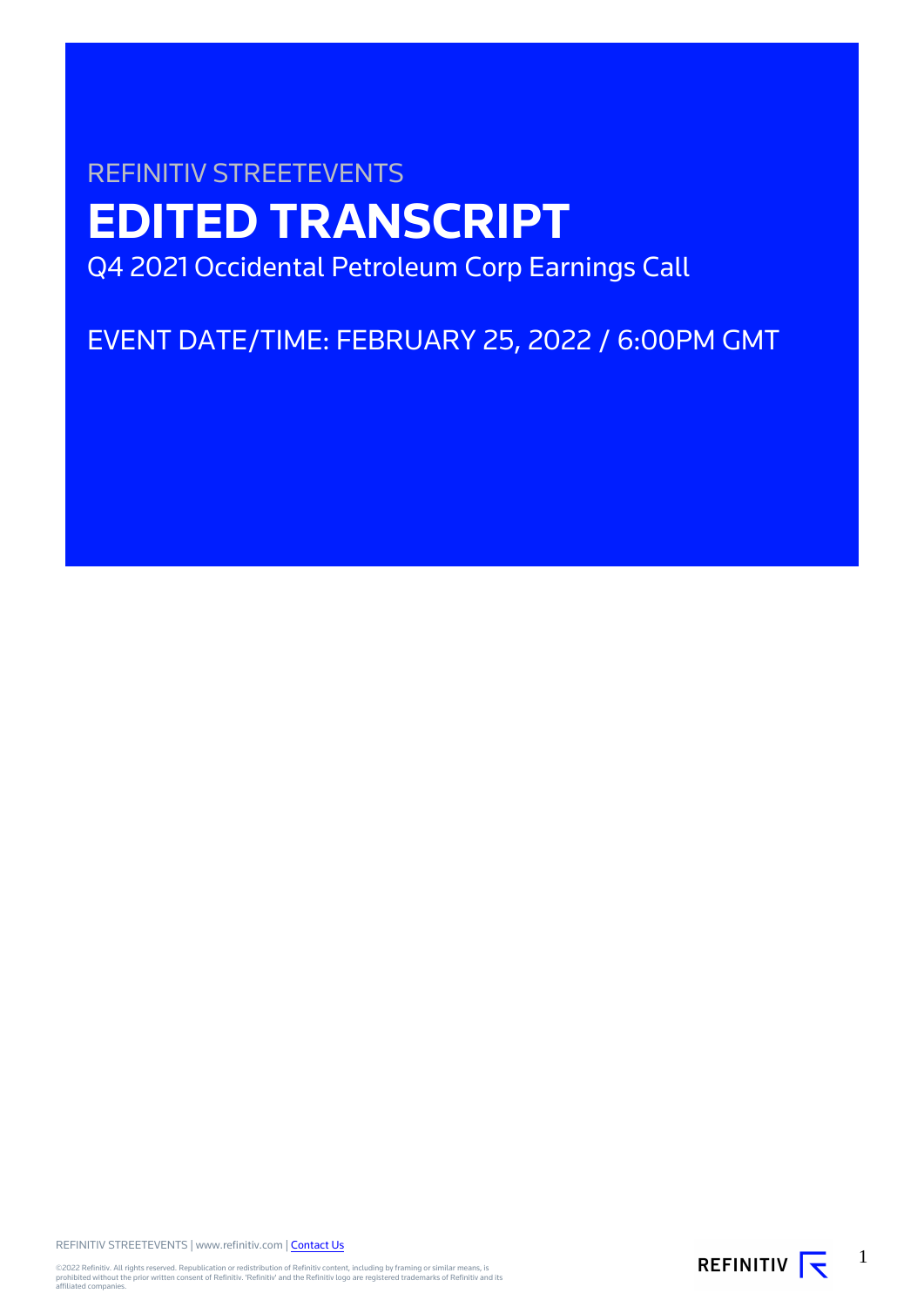## **CORPORATE PARTICIPANTS**

**Jeff Alvarez** Occidental Petroleum Corporation - VP of IR **Ken Dillon** Occidental Petroleum Corporation - Senior VP and President of International Oil & Gas Operations **Richard Jackson** Occidental Petroleum Corporation - SVP **Rob Peterson** Occidental Petroleum Corporation - Senior VP & CFO **Vicki Hollub** Occidental Petroleum Corporation - President, CEO & Director

#### **CONFERENCE CALL PARTICIPANTS**

**David Deckelbaum** Cowen and Company, LLC, Research Division - MD and Senior Analys **Doug Leggate** BofA Securities, Research Division - MD and Head of US Oil & Gas Equity Research **Jeanine Wai** Barclays Bank PLC, Research Division - Research Analyst **Matthew Portillo** Tudor, Pickering, Holt & Co. Securities, LLC, Research Division - MD of Exploration and Production Research **Neal Dingmann** Truist Securities, Inc., Research Division - MD **Neil Mehta** Goldman Sachs Group, Inc., Research Division - VP and Integrated Oil & Refining Analyst **Phil Gresh** JPMorgan Chase & Co, Research Division - Senior Equity Research Analyst **Raphaël DuBois** Societe Generale Cross Asset Research - Equity Analyst

#### **PRESENTATION**

#### **Operator**

Good afternoon, and welcome to Occidental's Fourth Quarter 2021 Earnings Conference Call. (Operator Instructions) Please note that this event is being recorded.

I would now like to turn the conference over to Jeff Alvarez, Vice President of Investor Relations. Please go ahead.

#### **Jeff Alvarez Occidental Petroleum Corporation - VP of IR**

Thank you, Rocco. Good afternoon, everyone, and thank you for participating in Occidental's Fourth Quarter 2021 Conference Call. On the call with us today are Vicki Hollub, President and Chief Executive Officer; Rob Peterson, Senior Vice President and Chief Financial Officer; Ken Dillon, President, International Oil and Gas Operations; and Richard Jackson, President, Operations, U.S. Onshore Resources and Carbon Management.

This afternoon, we will refer to slides available on the Investors section of our website. The presentation includes a cautionary statement on Slide 2 regarding forward-looking statements that will be made on the call this afternoon.

I'll now turn the call over to Vicki. Vicki, please go ahead.

## **Vicki Hollub Occidental Petroleum Corporation - President, CEO & Director**

Thank you, Jeff, and good afternoon, everyone. The fourth quarter of 2021 was a fitting way to end the year where Oxy's operational and financial performance advanced from strong to stronger.

Our focus on consistently delivering outstanding operational results, combined with our steadfast dedication and patience in improving our balance sheet, has positioned us to begin increasing the amount of capital returned to shareholders. Our new shareholder return framework, which we will detail today, includes a dividend that is sustainable in a low-price environment. We are pleased to implement this new framework, beginning with an increase in the quarterly common dividend to \$0.13 per share.

The position of strength that we are in today stems from our team's hard work and accomplishments last year. Throughout 2021, we strived tirelessly to improve our already exceptional operational performance. We capitalized on efficiency improvements by embedding innovative techniques across our operations. Our focus on learning, implementing change, where needed, and maximizing opportunities for improvement enabled us to accelerate time to market for our products while generating notable capital savings. We will continue to maximize operational efficiencies in 2022 by executing on the capital plan that invest in our highest-return assets to generate long-term sustainable free cash flow.

This afternoon, I will begin by covering our fourth quarter and full year 2021 highlights and achievements, before detailing our 2022

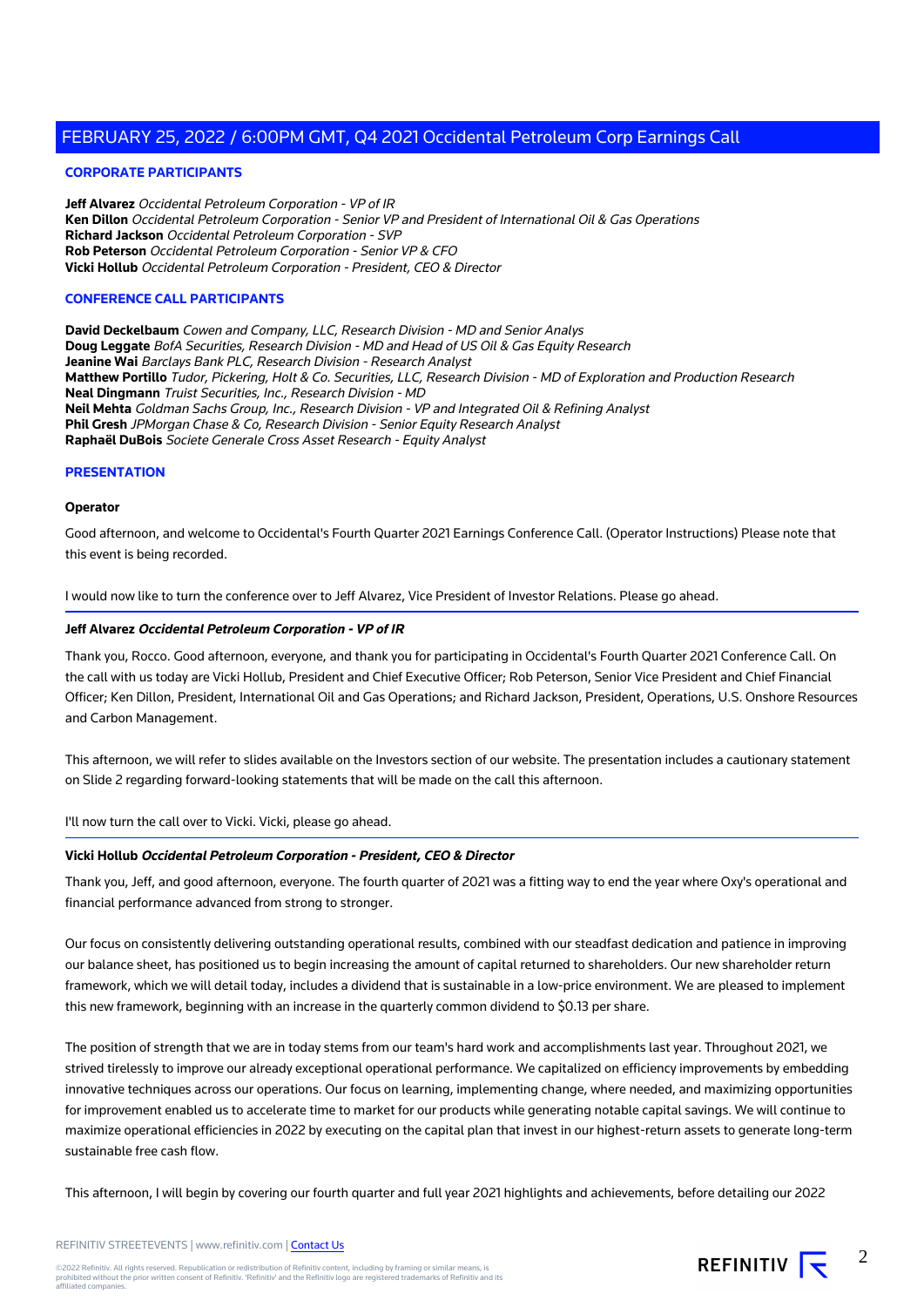capital budget. Rob and I will then discuss our shareholder return framework, and Rob will provide guidance for the first quarter and year ahead. Before turning to Q&A at the end, I will provide a preview of the Low Carbon Ventures Investor Update that we have planned for next month.

Now to talk about delivering cash flow priorities. Those who have followed us, Oxy's journey, over the past several quarters know that our cash flow priorities have centered around de-risking our balance sheet and reducing debt. We diligently delivered on these cash flow priorities throughout 2021, including the repayment of approximately \$6.7 billion of debt. We now expect that our net debt will be below \$25 billion by the end of the first quarter of 2022, which will mark a change in how excess cash flow will be allocated going forward.

Before I detail our updated cash flow priorities and shareholder return framework, I would like to first touch on a few of the many operational and financial successes that enabled us to reach this significant turning point.

2021 was a year of continuous operational improvements, which drove record free cash flow generation, rapid debt reduction, and a return to profitability. One of Oxy's core strengths is our ability to develop assets in a way that efficiently maximizes production and recovery while generating significant cash flow, and that is just what we did in 2021. Multiple drilling and completion records were set across our domestic and international businesses as our production for the year averaged 1.167 million BOE per day. That's 27,000 BOE per day higher than our initial guidance.

2021 was also a more conventional year in terms of commodity prices, operations, and planning, all of which was helpful in providing a reserve update that reflects a more normalized price environment. Our reserves for year-end 2021 increased to 3.5 billion BOE, representing a reserve replacement ratio of 241%. Our reserves position means that we have a vast supply of low-breakeven projects and inventory available. We have included updated inventory information for our U.S. onshore operations in the appendix to this presentation.

Over the last year, we significantly advanced our commitments toward a low-carbon future. We are proud to be one of only a few oil and gas companies with net-zero goals that are aligned with the Paris Agreement's 1.5 degree Celsius pathway. In December, Oxy became the first U.S. upstream oil and gas company to enter into a sustainability-linked revolving credit facility, which includes absolute reductions in our combined Scopes 1 and 2 CO2 equivalent emissions as the key performance indicator.

We set additional interim emission targets to further refine our net-zero pathway, including a short-term target to reduce our CO2 equivalent emissions to approximately 3.7 million metric tons per year below our 2021 level and to accomplish that by 2024. We set a medium-term target to facilitate the geologic storage or use of 25 million metric tons per year of CO2 in Oxy's value chain by 2032.

We also endorsed the Methane Guiding Principles and Oil and Gas Methane Partnership 2.0, a climate and clean air coalition initiative led by the United Nations Environment Programme. This is consistent with our commitment to enhance methane emissions reporting and reducing those emissions.

Our journey towards net zero is underway, and we look forward to discussing in greater detail at our Low Carbon Ventures Investor Day next month.

Now the fourth quarter highlights. The strong operational and financial performance that we delivered throughout last year continued in the fourth quarter. We set a fourth consecutive record for quarterly free cash flow generation before working capital, which contributed to generating our highest-ever annual level of free cash flow in 2021. We continue to apply free cash flow towards reducing debt and strengthening our balance sheet, repaying an additional \$2.2 billion of debt in the fourth quarter.

Operationally, all 3 business segments excelled in driving our robust financial performance. OxyChem delivered record earnings for the second consecutive quarter as performance throughout the year culminated in 2021 being OxyChem's strongest in over 30 years. The fourth quarter, which is typically lower due to seasonality, even exceeded the record third quarter.

And in our oil and gas segment, our Permian, Rockies, and Oman teams set new operational records and efficiency benchmarks in the

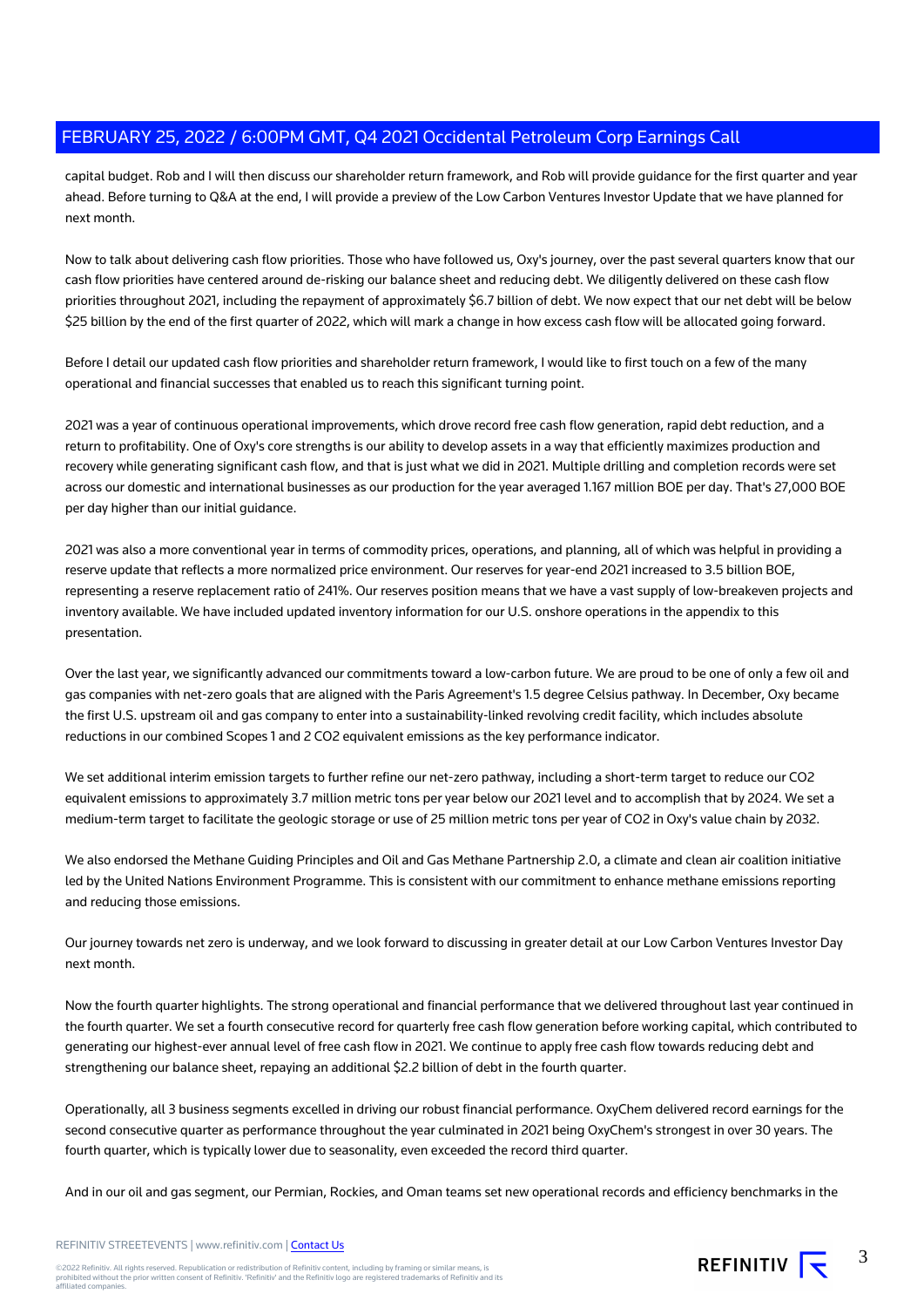fourth quarter, further improving on their third quarter records.

Our Midstream business outperformed by maximizing gas margins during the fourth quarter. While short-term opportunities in the commodity markets are difficult to predict, our Midstream team excels at finding and taking full advantage of such opportunities when they arise.

Now I'm pleased to say that our fourth quarter results continued to demonstrate the commitment of all of our employees, no matter their position or location, to find ways to further create value by lowering costs, improving efficiencies, and maximizing recoveries. They truly are driving our strong financial results and providing a solid foundation for free cash flow generation.

Now on to 2021 oil and gas operational excellence. On each of our last several calls, I've enjoyed highlighting the many operational achievements our teams continuously deliver. The magnitude of these achievements is striking when viewed on a combined basis over the last year. We established record drilling cycle times in the Gulf of Mexico, the Permian, Rockies, and in Oman, and set new efficiency benchmarks across our portfolio in 2021. We intend to maintain our focus on continuous improvement in the year ahead as we work to maximize the value our portfolio can generate for shareholders.

Now our 2022 capital plan. Our 2022 capital plan invests in cash flow longevity while building on the capital intensity leadership we demonstrated in 2021. We have sized our capital plan to sustain production in 2022 at 1.155 million BOE per day while investing in high-return projects that will provide cash flow stability throughout the cycle. We have also incorporated an expectation for inflation and a capital range to reflect the potential for fluctuations in our third-party operated assets and our low carbon opportunities during the year.

Our sustaining capital, which we define as the capital required to sustain production in the \$40 WTI environment over a multi-year period, remains industry-leading. Our multi-year sustaining capital is expected to increase from our 2021 capital budget of \$2.9 billion due to the reduced inventory of drilling uncompleted wells, and additional investment in our Gulf of Mexico and EOR assets to optimize the long-term productivity of our reservoirs and facilities. If the macro environment requires spending below our multi-year sustaining capital, we have the ability to reduce it further and hold production flat for shorter periods of time, as we've demonstrated.

We're also investing in attractive mid-cycle projects that will provide cash flow stability through the cycle in future years. For example, these projects include the Al Hosn expansion, which began last year. And OxyChem is in the process of completing a FEED study to modernize certain Gulf Coast chlor-alkali assets from diaphragm to membrane technology.

Our capital plan also includes investments to advance our net zero pathway, including reducing emissions, improving energy efficiency, and developing our carbon sequestration initiative. We're allocating capital in the budget to 1PointFive to begin construction on the first direct air capture facility.

We continue to make progress on both the engineering and commercial needs for direct air capture development. We're improving both of these aspects and believe Oxy's capital helps retain value for our shareholders. As the construction phase and technology of this new project advance, we will continue to consider strategic capital partnerships and structures to address financing. We'll provide more comprehensive update on 1PointFive and direct air capture at our March 23 LCV Investor Update.

We benefited greatly from commodity price rebound last year and appreciate how swiftly the price environment can change. The optionality that our scale and asset base provide enables us to retain a high degree of flexibility in our capital and spending plans. The majority of our capital program is comprised of short-cycle investments, meaning that we have the ability to quickly adapt to changes in the macro environment.

Within 6 months or less, if necessary, we can reduce capital spending to sustaining levels. And if oil prices remain supportive this year, our intent is to follow our cash flow priorities and capital framework that we will share with you today. We have no need and no intent to invest in production growth this year.

REFINITIV STREETEVENTS | www.refinitiv.com | [Contact Us](https://www.refinitiv.com/en/contact-us)

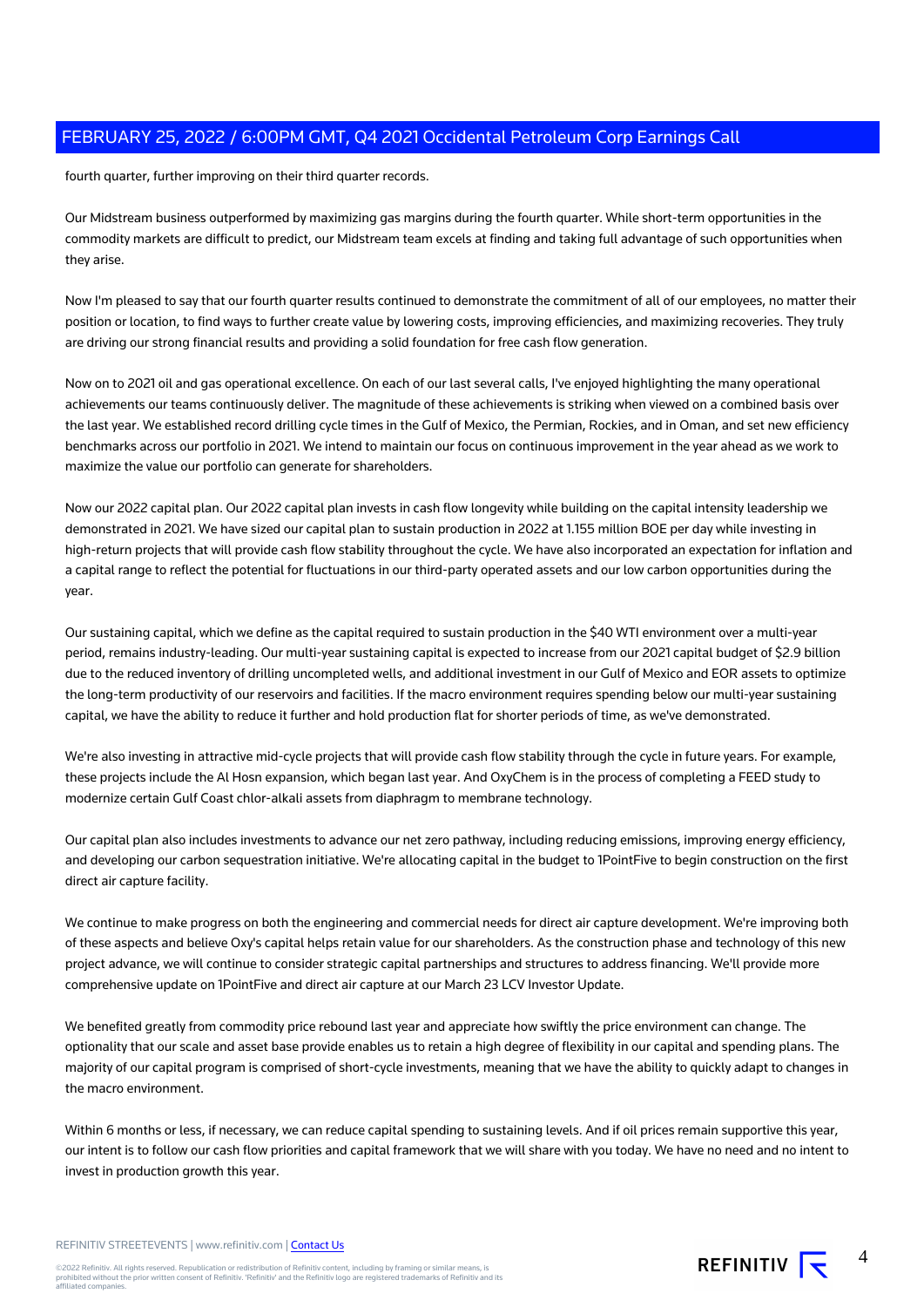Having a flexible capital budget that includes investment and cash flow longevity puts us in a strong position to implement shareholder return framework that will benefit shareholders over the long term. With respect to cash flow priorities, our priorities for 2022 remain largely unchanged, with a continuing emphasis on reducing debt while maintaining our asset base integrity and sustainability.

The objective of strengthening our financial position remains the same; to enable us to confidently increase the amount of capital that we may sustainably return to shareholders throughout the cycle. As we expect net debt to fall below \$25 billion by the end of the first quarter, our focus has expanded to returning capital to shareholders, beginning with the increase in our common dividend to \$0.13 per share and the reactivation and expansion of our share repurchase program. The increase in the dividend to \$0.13 per share is consistent with our intention to initially increase the dividend to a level that approximates the yield of the S&P 500.

We believe establishing framework for returning capital to shareholders through a sustainable common dividend, combined with an active share repurchase program, and continued debt reduction, creates an attractive value proposition for shareholders while also improving the company's long-term financial position.

For the first phase of our shareholder return framework initiated, we have the option in future years to invest in cash flow growth. We have the ability to grow oil and gas cash flow through higher production, but also have multiple investment opportunities across our other businesses. As evidenced by our guidance for 2022, we do not intend to grow production in 2022. At the point where it is appropriate to invest in future cash flow growth, we will only do so if supported by long-term demand. Any future production growth will be limited to an average annual rate of approximately 5%.

I'll now turn the call over to Rob, who will walk you through our shareholder return framework.

## **Rob Peterson Occidental Petroleum Corporation - Senior VP & CFO**

Thank you, Vicki, and good afternoon. As Vicki mentioned, the first phase of our shareholder return framework consists of continued debt reduction, an increase in the common dividend to \$0.13 per share, and the reactivation and expansion of our share repurchase program.

With net debt expected to be below \$25 billion by the end of the first quarter, we are ready to begin returning more capital to shareholders, but we'll continue to prioritize debt reduction to focus on our medium-term goal of regaining our investment-grade credit ratings. We place high importance on debt reduction for the reasons I highlighted last quarter, mainly that as debt is reduced, our company's enterprise value will rebalance to the benefit of our shareholders.

We recognize that oil prices are uncertain and may remain volatile, particularly in the current environment. We intend to prioritize the retirement of an additional \$5 billion of debt to drive our net debt towards our next milestone of \$20 billion. When this milestone is achieved, our balance sheet will have improved significantly even from where we are today.

We intend to provide our shareholders with a competitive common dividend while maintaining a long-cycle cash flow breakeven at \$40 WTI or less. The long-term sustainability of our dividend will be enhanced by continued deleveraging and share repurchases as well as our best-in-class capital efficiency and a deep low-cost portfolio of assets. As debt is retired, our cash interest payments will decrease, freeing up cash that can be used to support future common dividend growth.

In addition to increasing the common dividend to \$0.13 per share, we intend to purchase approximately \$3 billion of outstanding shares of common stock. Maintaining an active share repurchase program with the benefit of a healthy balance sheet will potentially enable us to grow the dividend on a per share basis at a faster rate.

As evidenced by our progress reducing debt last year, debt retirement remains a higher cash flow priority than the share repurchase program. We intend to make substantial progress towards retiring an additional \$5 billion of debt before initiating share repurchases.

It is our goal to reward shareholders with the triple benefit of a sustainable common benefit, an active share repurchase program, and a continuously strengthening financial position. We believe the shareholder return framework we have detailed this afternoon delivers these benefits in a manner that is transparent for shareholders.

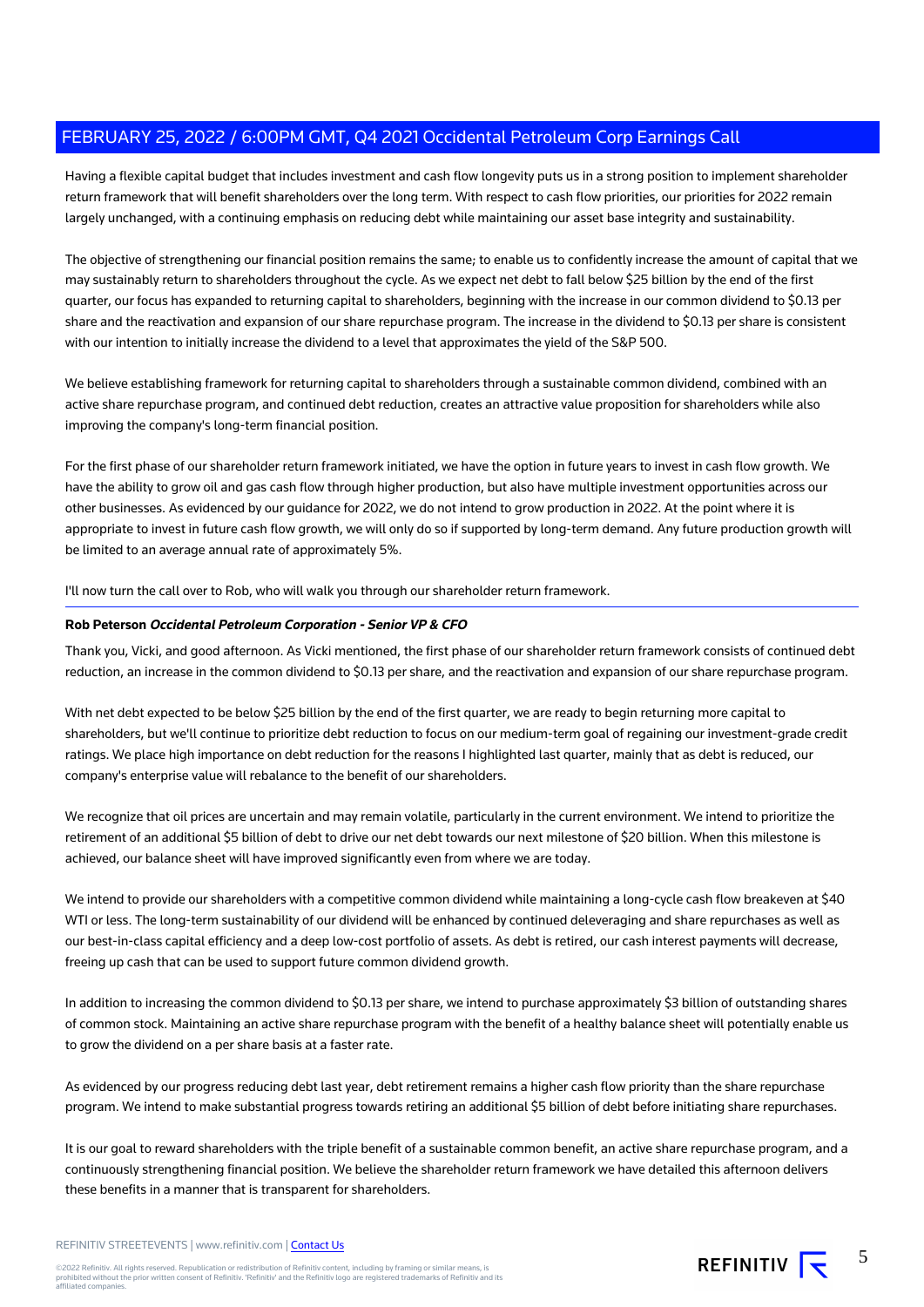I'll now turn to our fourth quarter results. In the fourth quarter, we announced an adjusted profit of \$1.48 and a reported profit of \$1.37 per diluted share. Our adjusted income improved significantly through 2021, with the fourth quarter being the strongest quarter of the year. The increase in earnings was primarily driven by higher commodity prices and volumes as well as OxyChem's excellent financial performance.

Our domestic oil and gas expenses experienced a sizable reduction on a BOE basis from the previous quarter and reflected a more normalized environment absent any significant weather disruptions. The strong performance of our businesses, combined with the benefit of a healthy commodity price, enabled us to deliver another consecutive quarter of record free cash flow.

On our third quarter call, we announced the completion of our large-scale divestiture program, but reiterated our intention to continue seeking opportunities to optimize our portfolio to create shareholder value. In November, we completed a bolt-on acquisition to increase our working interest in EOR assets that we operate. And in January 2022, we divested a small package of Permian acreage that we had no immediate plans to develop. The purchase and sale prices of these transactions largely offset each other, while the EOR acquisition added approximately 5,000 BOE per day of low-decline production as well as increasing our inventory of potential CCUS opportunity.

We exited the fourth quarter with approximately \$2.8 billion of unrestricted cash on the balance sheet after repaying approximately \$2.2 billion of debt in the quarter. In total, last year, we paid approximately \$6.7 billion of debt and retired \$750 million of notional interest rate swaps. Our debt reduction continues to drive a pronounced improvement in our credit profile. Since our last call, both Fitch and S&P upgraded our credit ratings to BB+, 1 notch below investment grade, while Moody's assigned us a positive outlook on our debt.

Reducing the amount of cash that is committed to interest payments today places us in a stronger position for a sustainable return of capital in the future. We estimate that the balance sheet improvements executed in 2021 will reduce interest and financing costs by almost \$250 million per year going forward, which will fund approximately half of the increase in our common dividend.

Our business incurred a negative working capital change in the fourth quarter. It was primarily driven by higher accounts receivable balance due to higher commodity prices and, to a lesser extent, an increase in inventories including a higher number of barrels on the water at year-end.

The oil and gas hedges we had in place rolled off at the end of the fourth quarter, and we are now positioned to take full advantage of the current commodity price environment. We recognize the possibility of a swift change in commodity prices always exists.

The debt maturity profile we have today is far more manageable than it was two years ago, and our liquidity profile remains robust. In addition to cash on hand, we have \$4.4 billion of committed unutilized bank facilities. We continue to believe that reducing debt and maintaining maximum flexibility in our capital plans is the most effective long-term solution to managing risk while providing shareholders with the benefits of commodity price gains.

We expect our full year production to average 1.155 million BOE per day in 2022. Production in the first quarter of 2022 is expected to be lower than the fourth quarter of 2021 due to the timing impact of wells that are brought online in 2021, severe winter weather in the Permian earlier this month, and the impact of significant planned international turnaround activities this quarter. Algeria, Al Hosn, and Dolphin are all undergoing scheduled maintenance in the first quarter, which is reflected in our international production guidance.

The downtime associated with Al Hosn is notably larger than typical years as the plant is undergoing the first full shut-down since its inception to substantially complete the tie-ins associated with the expansion project, and to enhance plant sustainability and reliability. Additionally, a portion of our international production is subject to production-sharing contracts, where we typically receive fewer barrels in a higher-price environment, the impact of which is captured in our full year and first quarter guidance.

The Permian activity we added late in the fourth quarter is expected to replace the production benefit we received in 2021 from completing our DJ Basin inventory of drilled, uncompleted wells in the early part of last year. Our 2022 Permian capital allocation is expected to provide benefits that will last into 2023.

#### REFINITIV STREETEVENTS | www.refinitiv.com | [Contact Us](https://www.refinitiv.com/en/contact-us)

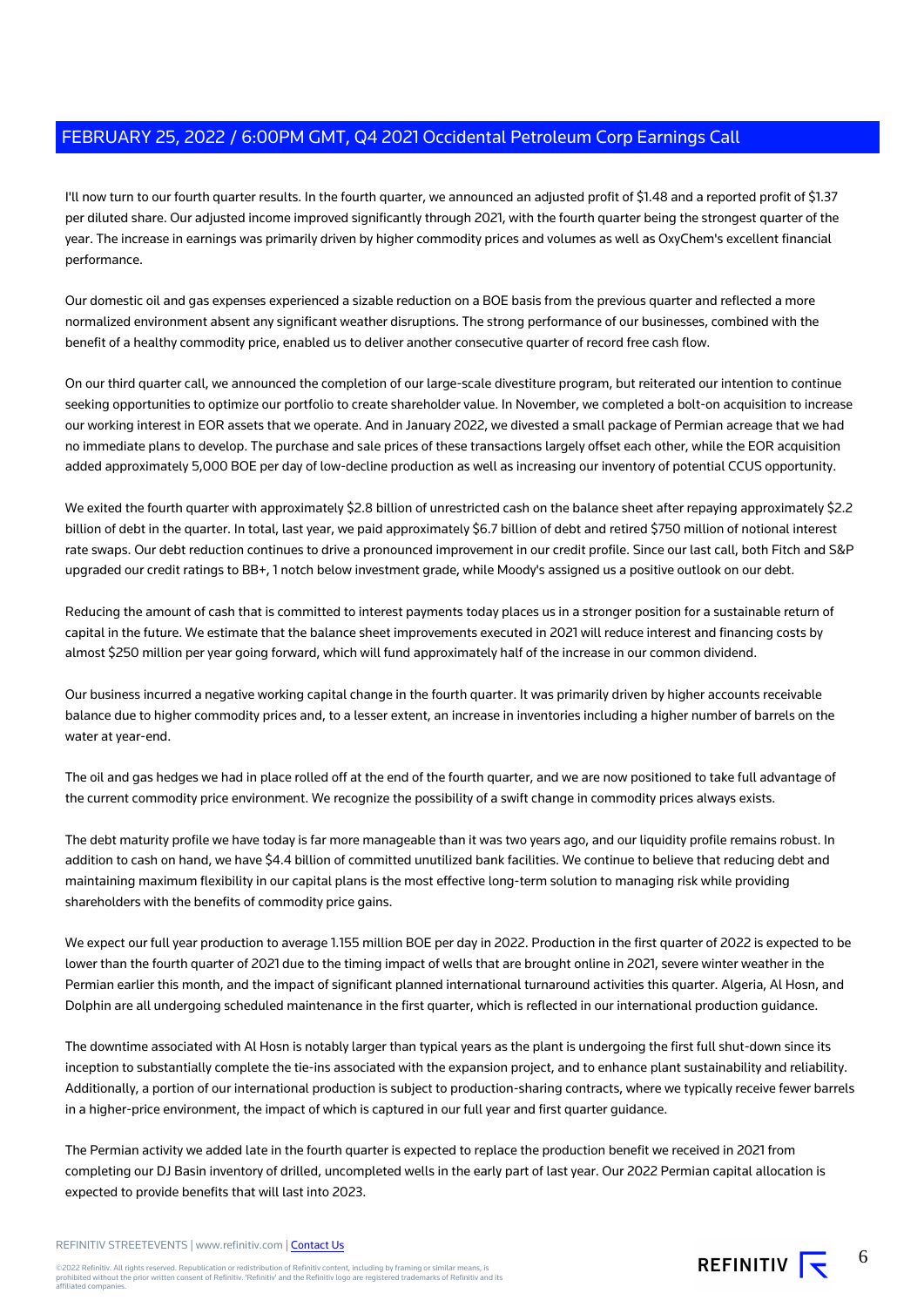We anticipate that our activity this year will provide us the flexibility to either hold Permian production flat at our 2022 exit rate for similar capital next year, or spend less capital in 2023 to hold production relatively flat to our 2022 average. We also expect that our production in 2022 will increase throughout the year to achieve our full year guidance as our international operations will resume their normal production levels and our activity in the Permian brings new production online.

Additionally, the trajectory of our Permian production is anticipated to offset lower production in the Rockies this year as our activity in the DJ Basin is tapered, reflecting development planning timing to ensure efficient operations as new permits are obtained. Partially offsetting lower Rockies production with higher Permian production, combined with an increase in EOR activity, will result in a slightly higher domestic operating expense as the DJ Basin has one of the lowest operating costs on a BOE basis in our portfolio. The increase in Permian production is expected to result in domestic cash margins improving in 2022 as the company-wide oil cut increases to approximately 54.5%.

The mid-cycle level of capital we intend to spend this year provides flexibility to sustain production in 2023 and beyond at our multi-year sustaining capital level of \$3.2 billion in a \$40 price environment.

We expect that OxyChem's 2022 earnings will exceed even 2021. OxyChem continues to benefit from continued demand improvement for caustic soda, while PVC pricing remains strong. Additionally, as I mentioned on our last call, we expect chlorine markets to remain tight as chlor-alkali producers seek the highest value for their products. OxyChem's integration across multiple chlorine derivatives enables us to optimize our production mix to supply the products the market requires, whether this is for chlorine for water treatment, vinyls, or PVC for example.

This year, we will make an incremental capital investment as we complete a FEED study for the modernization of certain Gulf Coast chlor-alkali assets from diaphragm to membrane technology. Modernizing these assets would result in a material energy efficiency improvement, which will also lower the carbon intensity per ton of the product produced and delivered. The project would also provide the opportunity for a significant expansion of our existing capacity to meet growing demand for our key products. We expect to reach final investment decision later this year, at which time, we will be prepared to share additional details.

To assist investors to reconcile our guidance with our segment earnings, we have made a change in how we guide Midstream going forward. Our Midstream guidance now includes income from WES, which is a change to how we've guided Midstream previously. Quarterly guidance now includes Oxy's portion of WES income using the average of the previous four publicly available quarters. Our annual guidance now includes Oxy's portion of WES income using the sum of the previous four publicly available quarters.

As we look to the year ahead, we will work to continue to improve on the numerous operational and financial successes of 2021, including making additional inroads on reducing debt, implementing our shareholder return framework, and advancing our low-carbon aspirations.

# I'll now turn the call back over to Vicki.

# **Vicki Hollub Occidental Petroleum Corporation - President, CEO & Director**

Thank you, Rob. When we established Low Carbon Ventures in 2018, we knew we were ahead of the curve in recognizing the opportunity and necessity of building a carbon management business, both to help reduce global emissions and to enhance our business. At that time, we were focused on key technologies and projects that would reduce Oxy's emissions and provide a more sustainable future business.

Today, we have advanced that vision and fully appreciate the vast scope of the carbon management opportunity as well as the cross-industry support and partnership in front of us. On past earnings calls, we had discussed several of the initiatives Low Carbon Ventures is developing and Oxy's ambition to achieve net zero before 2050. We've been working on key technology developments and important commercial needs to advance LCV's projects that are now in a position to more fully detail our low carbon business and how it positions us to realize our net-zero ambition and improve our long-term business.

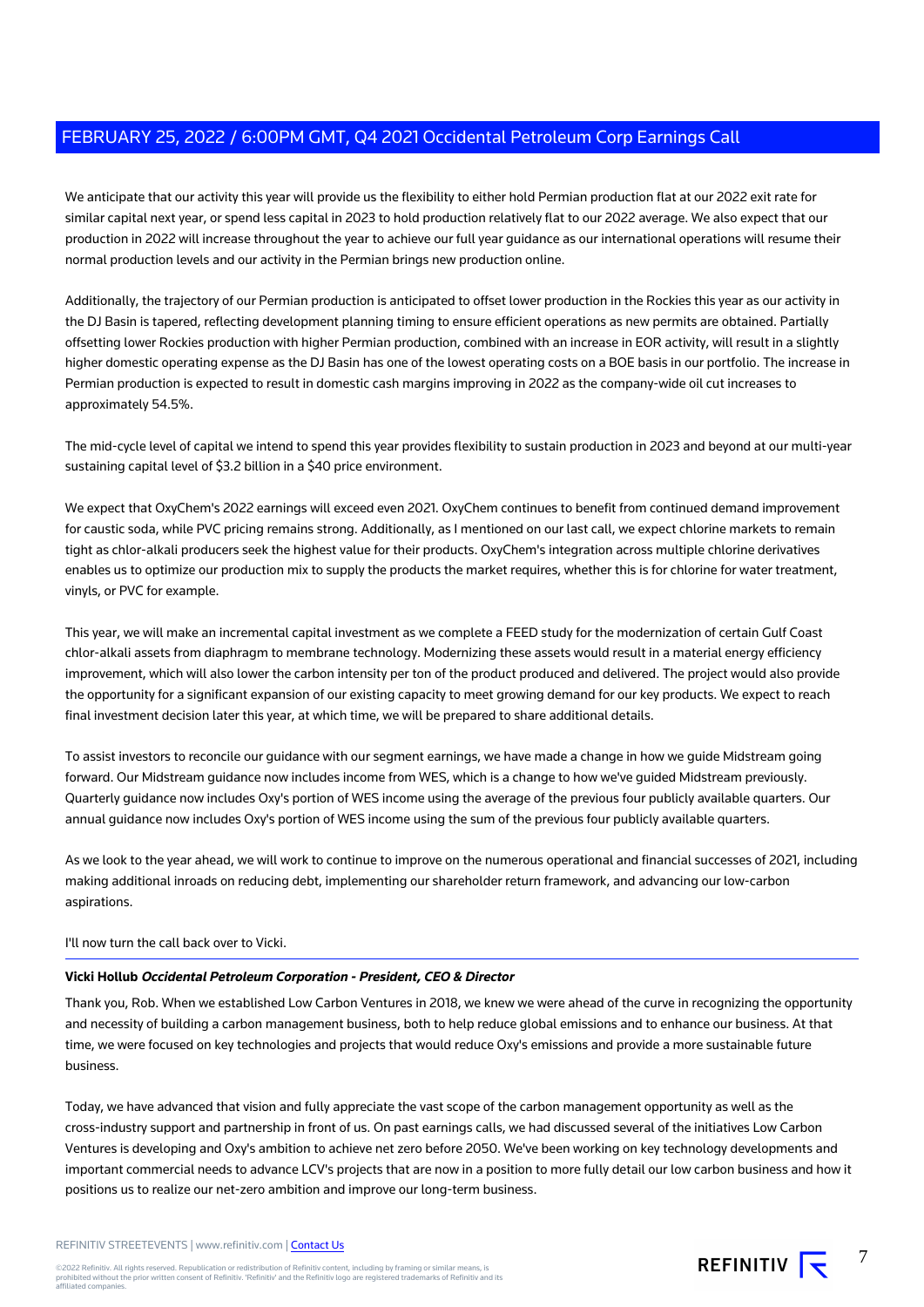On March 23, we will host a Low Carbon Ventures Investor Update, where we will provide a detailed update on our low-carbon strategy, with a focus on the technology and commercial development of carbon-capture projects, specifically direct air capture. The event, which we expect may last up to 2.5 hours, will be accessible through our website.

As I've said before, we are excited about our unique position and capabilities as a company. We value our broader low-carbon and business partnerships that are growing, and our workforce is energized to advance this immense opportunity before us.

We'll now open the call for your questions.

## **QUESTIONS AND ANSWERS**

#### **Operator**

(Operator Instructions) Today's first question comes from Jeanine Wai with Barclays.

## **Jeanine Wai Barclays Bank PLC, Research Division - Research Analyst**

Our first question is on the gross debt reduction. We're assuming that the \$5 billion that you're planning on getting through, that can be executed through tenders. And so just any idea on what the timing of that could look like for you to complete that, given what you've seen in the market.

And do you need to get through the full \$5 billion of tenders before you begin the buybacks? We were looking back at your prior tender, and you almost got the whole thing done, but that was only about \$1.5 billion.

## **Rob Peterson Occidental Petroleum Corporation - Senior VP & CFO**

Yes. Good question, Jeanine. And so I guess, first, let me comment on the tender that we did at the end in December. We were pretty aggressive on the premiums we've put in that tender because we knew we had an additional \$700 million of callable debt available to us at the time. And so we were pretty happy with the ultimate outcome that came out of that.

As we moved forward since then, we have a lot of opportunities to reduce the debt. Last year, we were able to reduce, of the \$6.7 billion of debt we did last year, we only paid a 1.5% premium for that. And within that, \$4.7 billion of that was actually concentrated in maturities that were 2024 or newer.

And so when I look at the opportunities to retire debt this year, as we indicated, we already retired the remaining in January the last of our 2022 maturities, for \$101 million, already this quarter.

So we do have tenders, make-whole provisions. We have the ability to build cash on a net debt basis as maturities come forward. We do have the option to settle the February '23 notes, which is the bulk of our 2023 maturities, come callable in November. But overall, when I look at our debt, it is actually even cheaper than it was at the end of the year, largely because as interest rates have risen in the perspective of interest rates rising again.

And so certainly, the next dollar we put forward will be towards debt reduction. And with the cash we ended the year at and the cash we're adding during the quarter, it's pretty safe to say that's probably not too far in the future that we initiate that process again. We don't need to have all of that completed before we initiate the share purchase program, but we need it to be substantially completed or have line-of-sight on it being completed before we begin repurchasing shares.

## **Jeanine Wai Barclays Bank PLC, Research Division - Research Analyst**

Okay. Great. That's really helpful information. Maybe just going forward a little bit beyond that on your future cash flow priorities. Oxy has got a real high-class problem. Assuming oil prices stay anywhere close to where they are today, you'll be building a significant amount of cash on the balance sheet over the next few years even after you do the \$5 billion of debt reduction and the \$3 billion of buybacks.

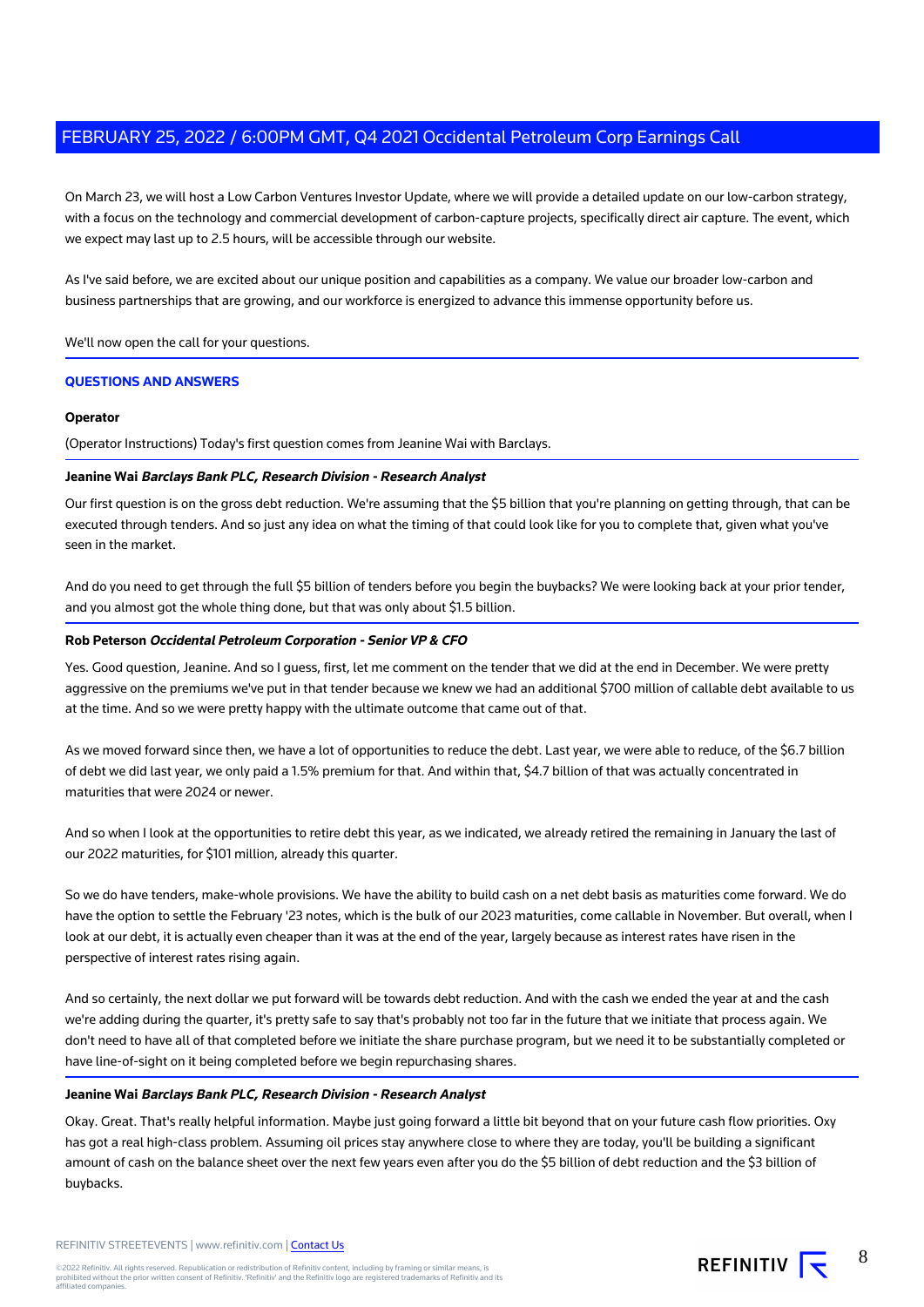So I guess, have you started to assess the next steps in capital allocation after hitting your debt goals and the buyback? And I guess specifically, do you have any thoughts on potentially trying to tackle the preferreds early and doing that versus either other debt reduction or production growth? And just how you're thinking about the preferreds.

# **Rob Peterson Occidental Petroleum Corporation - Senior VP & CFO**

So we have discussed previously provisions with regards to the Berkshire agreement related to shareholder return, enabling us to begin redemption of the Berkshire to \$4 per share common dividend to our shareholders. Assuming we repurchased \$3 billion of shares in a 12-month period and then you combine that with \$0.52 of dividend payments over 4 consecutive quarters, we still won't have distributed enough to reach a \$4 per share distribution trigger. It would be about \$3.72 at that point.

But I want to say, the Berkshire common provision isn't a limit on our ability to return value to shareholders. It simply means, if the circumstance arrives and the macro puts us in a place where we have exceeded \$4 per share on a trailing 12-month basis, we would just be in a position where we have to redeem an equal portion of Berkshire at a 10% premium as we return to shareholders above and beyond that.

And so as we sit here today in February, agreeing that, yes, there's a lot of potential for elevated oil prices over an extended period of time to create a constructive macro for going beyond our debt focus. But it's a little too early, I think, to speculate on what we would do at that point in time.

## **Operator**

Our next question today comes from Phil Gresh at JPMorgan.

## **Phil Gresh JPMorgan Chase & Co, Research Division - Senior Equity Research Analyst**

Yes, I guess just a follow up on that question around the net debt, the \$20 billion next step, so to speak. What is the ultimate goal with the balance sheet? Is it \$10 billion to \$15 billion? I mean, how do you think about that today?

## **Rob Peterson Occidental Petroleum Corporation - Senior VP & CFO**

^ Yes, Bill. I think we've already seen in notes published from the various rating agencies that their expectations would be investment grade is somewhere in the mid- to high teens. And so I think getting to that point -- getting to a level at some point, that is, in that \$15 billion or less net debt is an ultimate goal for the company.

That would put us in a place -- there -- it also depends sort of on their long-term price horizon. If you take their \$60, getting down to a net of \$20 billion puts us close to a 2 multiple at that point, depending on EBITDA going on a year in year out basis. So we know we've got to do a little further than that in order to get consideration for investment grade.

# **Phil Gresh JPMorgan Chase & Co, Research Division - Senior Equity Research Analyst**

Okay. That makes a lot of sense. And then, Rob, you made a comment just about the Permian exit rate in '22 and into 2023. And I was just wondering, where do you stand in terms of the CapEx carry with the EcoPetrol JV? Is there any spending in 2022 that kind of moves into the full 50-50 split? Or is that a 2023 event? I'm just curious, based on your comments you're making, how you incorporated how that could flip to the 50-50 and when?

# **Rob Peterson Occidental Petroleum Corporation - Senior VP & CFO**

Based on the activity level we have planned for this year, we would probably consume the balance of the carry this year, but we don't anticipate really flipping in 2022.

#### **Operator**

And our next question today comes from Doug Leggate with Bank of America.

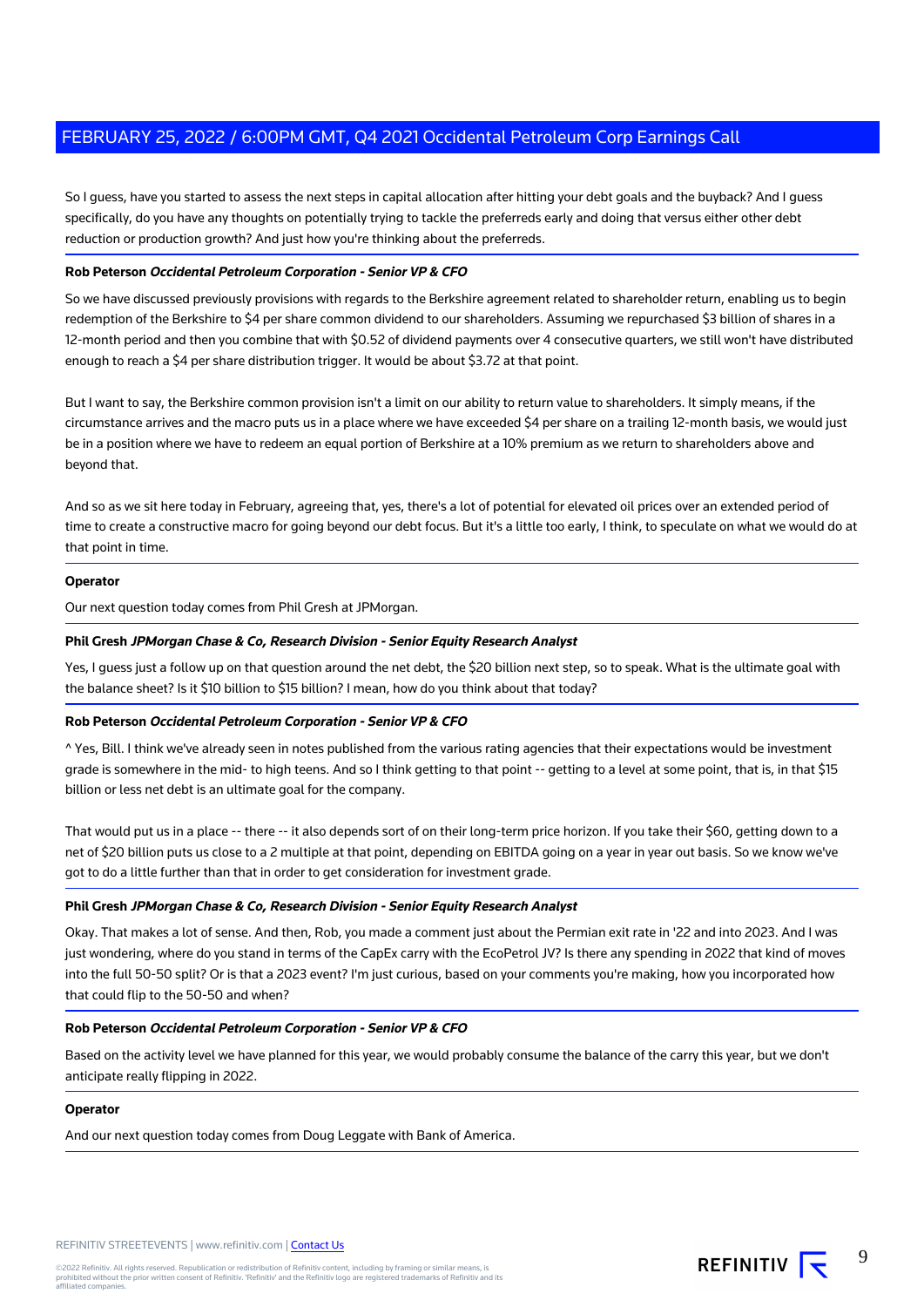# **Doug Leggate BofA Securities, Research Division - MD and Head of US Oil & Gas Equity Research**

Rob or Vicki, I wonder if I could follow-up first on the buyback just so I understand it correctly. So \$3 billion, is that an annual number that, depending on when you start the buyback, would you still expect to execute the full \$3 billion in 2022? Irrespective of when you hit, you get that line-of-sight, which I'm guessing is a matter of months.

And I guess related, you're kind of front-running yourself a little bit. And one could argue, taking the stock is heavily discounted because of your capital structure, why not consider something like an ASR?

## **Rob Peterson Occidental Petroleum Corporation - Senior VP & CFO**

So Doug, I think the first way I'd answer part of your question is the -- once we begin to initiate the share repurchases, it will be done both in an open-market repurchase basis when the market is open; and when it's closed, through a 10b5 type programmatic program.

The stock, as you know, is extremely liquid. I mean, we can easily purchase \$1 billion of shares in less than 14 trading days without -- I mean, close to 15% of the average daily trading volume. So that's a pretty safe way that, over a fairly short period of time, if we wanted to, we could accomplish \$3 billion goal.

But that goal, certainly be dictated by our free cash flow generation. That's largely related to the commodity prices. And it's -- we're in an environment right now where we've -- the hedges have rolled off, we're giving our shareholders full exposure to commodity prices, which we think over the cycle of the commodities, will deliver the most value to the company and ultimately the most value to shareholders.

But along with that, we realized that the macro can change for a lot of different risk factors that can cause prices to go unconstructive for us in a rapid fashion also. And so we can't find ourselves in a position where maybe we'd tackled the stock ahead of time, and the price environment changed for whatever reason, and we haven't addressed the debt first.

And that's part of the reason why we understand that, over the long -- over the course of the year, we may end up paying more for the stock to retire it. But in aligning risks and opportunities for shareholders, we think the approach are taking the most prudent way to do it.

## **Doug Leggate BofA Securities, Research Division - MD and Head of US Oil & Gas Equity Research**

Okay. So just to be clear, so if you started the buy back in May, you'd still expect to get \$3 billion done this year? That's just for clarity, that's not my follow-up.

#### **Rob Peterson Occidental Petroleum Corporation - Senior VP & CFO**

Well, the timeline is going to be dependent upon the availability of cash, Doug. That's what's going to be the driver of it. But in terms of ability to execute, with the liquidity of the stock, a timeframe of being we complete it in the second half of the year, even if we didn't initiate until the second half of the year, would not be a challenge.

#### **Doug Leggate BofA Securities, Research Division - MD and Head of US Oil & Gas Equity Research**

Okay. My follow-up is a resource question. Vicki, I'm guessing this was deliberate, but you've given -- you've kind of laid out the inventory depth for the onshore portfolio, looks at the current rate, something around 15 years, assuming not a lot of growth. What about the Gulf of Mexico and the rest of the portfolio? Can you give us a kind of an update as to how you see the resource depth or sustainability that goes along with the sustaining capital number that you gave us?

#### **Vicki Hollub Occidental Petroleum Corporation - President, CEO & Director**

Yes. I'll let Ken answer that. He's got his team actually working on that in view of some of the challenges we've had with the recent lease sale. Actually, we have a great news story on that.

#### **Ken Dillon Occidental Petroleum Corporation - Senior VP and President of International Oil & Gas Operations**

Doug, in terms of Gulf of Mexico, we recently completed our field architecture studies. As you know, we have a 179 blocks, wherein 90 of those are tagged as exploration. When we look at the risk portfolio and the opportunities we have, we have substantial work, hundreds of millions of risk barrels, opportunities going forward.

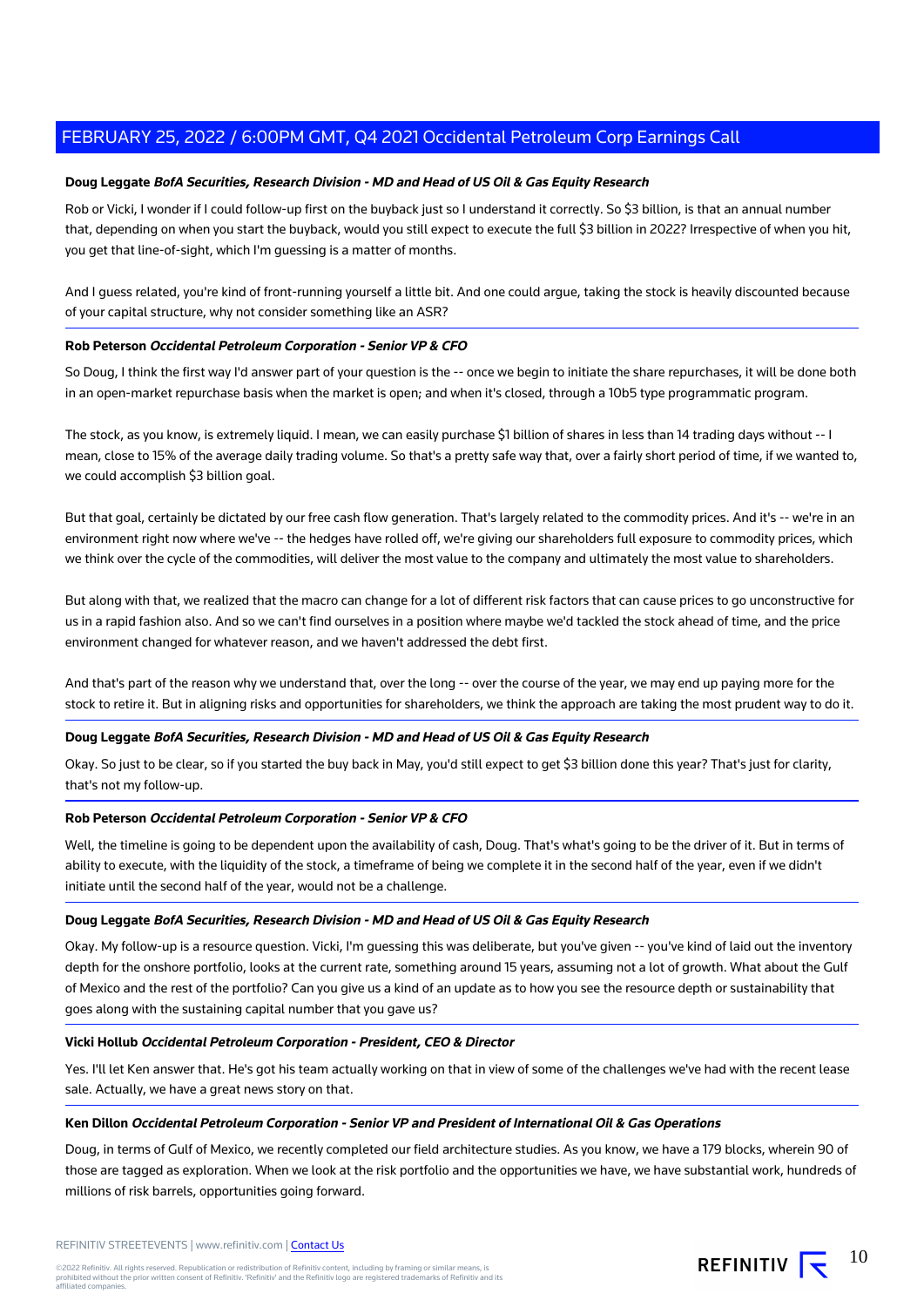We have a solid assembly line of projects. We've got 3 projects in flight at the moment. Caesar Tonga expansion, Horn Mountain expansion, K2 subsea pumping.

And the recent -- as Vicki alluded to, our recent lease round attempt, our goal there was to try and obtain acreage close by our existing infrastructure to accelerate simple tiebacks. But that doesn't inhibit us. We have a large portfolio, and we feel comfortable going forward within the plans that have been presented in the slides.

#### **Operator**

Our next question today comes from Neil Mehta with Goldman Sachs.

## **Neil Mehta Goldman Sachs Group, Inc., Research Division - VP and Integrated Oil & Refining Analyst**

So the first question is on the production profile. Vicki, you had made the comment, as you think about the long term, you want to see growth somewhere between 0% and 5%. Is that sort of -- why is -- how do you think about the long-term profile? And based on the way you've you view normal, that's a big range. Where do you see yourselves planning in the context of that range?

## **Vicki Hollub Occidental Petroleum Corporation - President, CEO & Director**

Well, it really depends on the projects. And what we always do is we try to design our capital programs to deliver the best returns. And so it's always -- as we develop our areas, it's always with that in mind and to build the facilities that require a pace of development that delivers the maximum return.

So we could have lumpy -- a little bit lumpy growth going out. The Gulf of Mexico is a little bit lumpy. In the shale play, depending on whether you're starting a new area or not, it would be a little bit lumpy. But certainly, our capital intensity, we believe, is going to continue over time to be the best in the industry. And the development that we'll have, and whether or not we're at 0% or 5%, will depend on how the program lays out to maximize returns.

So we have, as you see, inventory onshore, inventory in the Gulf of Mexico. We have as well some international projects that could add value. And as I mentioned in my script, we do have in our chemicals business opportunities to grow there. And so the efficiencies and opportunities that we see really will depend on how we can piece it together to deliver the best possible return.

# **Neil Mehta Goldman Sachs Group, Inc., Research Division - VP and Integrated Oil & Refining Analyst**

Certainly an evolving situation. Let me ask you about chemicals, Vicki, because the '22 guide was stronger than what we anticipated. I think a lot of investors expected chemicals to be sequentially lower. Just talk about some of the moving pieces that allows for some profitability to improve year-over-year. And what are the biggest risks to actually achieving the guide?

#### **Rob Peterson Occidental Petroleum Corporation - Senior VP & CFO**

Yes, Neil, I'll take the one on chemicals. And so what I'd point to first, I know you understand the business well, is obviously, if you look at Slide 39 in the deck, the 2 business profit drivers in the business are the PVC business or the vinyls business and the caustic soda business. And both of those did materially improve throughout 2021. And when we have favorable conditions in both, the impact to earnings is pretty significant.

And so what you're seeing is -- first, let me just say that where the market is at right now, as the PVC business is still quite tight, very tight supply/demand balance. We think operating rates for the industry were in 80%, 81% in January. Demand was slightly higher in January of '22 relative to January '21, less than 1%, but a little bit better. Producers are attempting to build inventory in PVC right now in advance of outages that are scheduled, but you've got this situation where they're already at low inventories and the pull from the construction sector remains strong. And so you've got attempts to grow inventories while demand is still quite strong.

We expect demand to remain strong in the PVC business throughout 2022. There's a very favorable housing-starts outlook. Mortgage rates obviously remain pretty low, and the remodeling sector also remains very attractive.

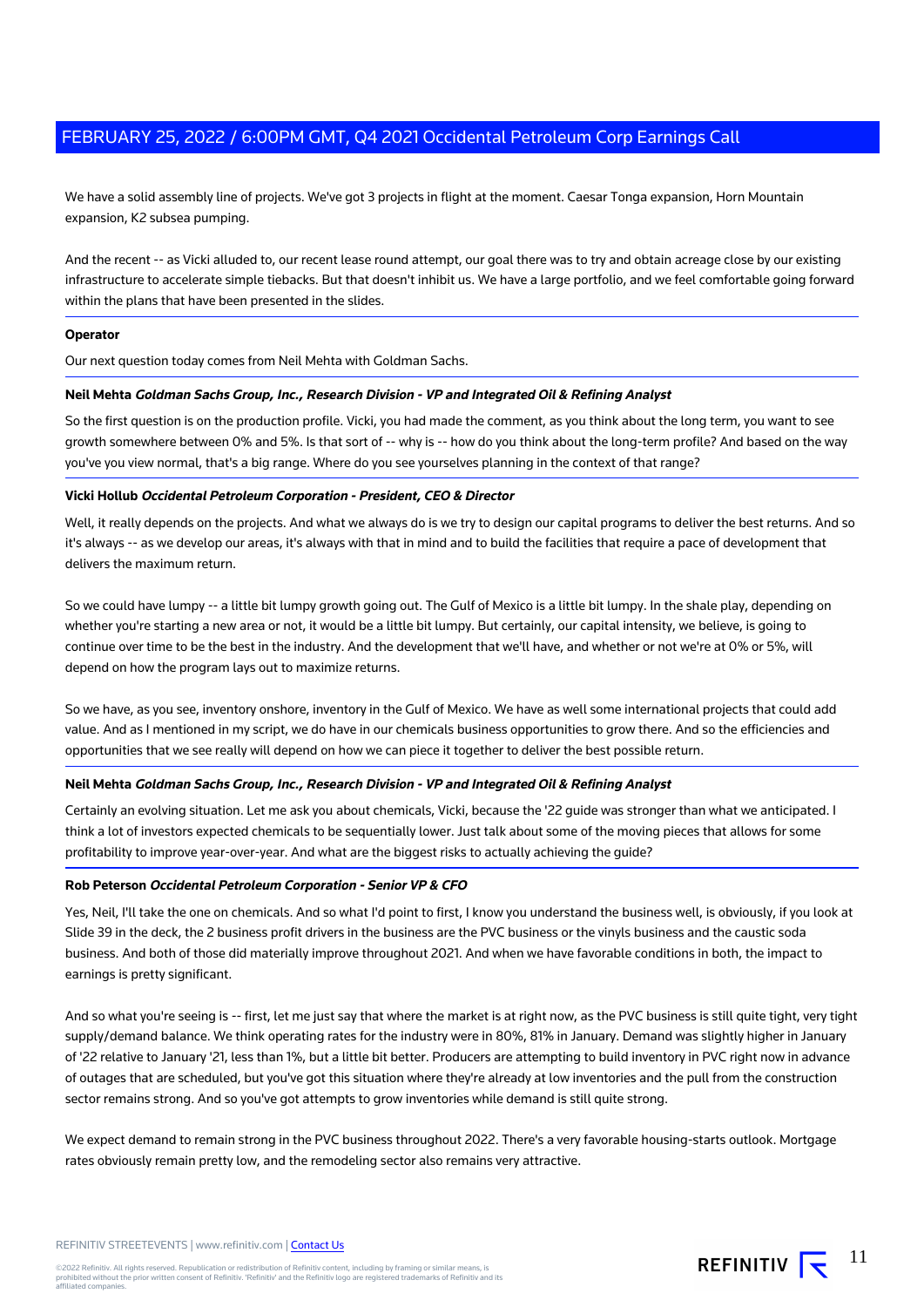And so you can look at the export side of the business. So in January, there's only about 250 million pounds of export, which is about 30% less than '21. That's reflective of the lack of product available right now.

And so we certainly see -- you're not going to have an opportunity for inventory to really replenish itself and exports to even return until probably the latter part of the second quarter when resin supply might be normalized in the wake of outages, assuming there's no unplanned outages over that period.

And then in case of the chlor-alkali side, we're seeing a very tight supply/demand market, largely because of production challenges. Operating rates, we think, in the industry are going to be somewhere in the low 80s for the first quarter. There's a lot of planned outages scheduled between now and May of '22, but there's been a significant number of unplanned outages still in the industry impacting product availability.

And on the chlorine side, we think we'll see growth at least 3% to 4% this year. Again, all the sector markets are strong with the similar markets to the PVC that draw on the chlor-alkali side of the business. We think that will be also supplemented by there's improving travel and then business spending, return to office will drive pulp and paper usage for caustic soda, et cetera. So a lot of things that we think are going to be positive on that.

And on the international side of the caustic business, certainly rising natural gas prices and availability in Europe and Asia will have already impacted operating rates or chlor-vinyl producers overseas, which is driving up values to that.

And so the biggest change year-over-year and why I think there's maybe a surprise because conditions were so remarkable in 2021. And why would we be guiding to something higher than that?

Is that if you go back and look at the beginning of the year, caustic soda at the beginning of 2021 was still coming out of the really low values at the post-COVID drop in 2020. PVC has recovered very quickly on the construction side, but caustic was dragging its way up a little by a little out of the lows experienced during 2020. And so caustic prices improved sequentially quarter after quarter throughout 2021, which is why you'll see the earnings for the segment in the fourth quarter was -- typically, the first and fourth are the shoulder quarters and the strong ones are the midyear, Q2, Q3. But you had almost doubled the earnings in the chemicals segment in the fourth quarter compared to the first quarter.

And so we're coming in with so much more momentum, which is why our guide for Q1 is so strong for the chemical business. And so it's not that we're predicting those conditions persist all the way through the entire year, we're just going to start from a higher point. How long that these conditions persist will impact whether that guidance actually could increase over the balance of the year potentially, if it holds on longer than we're anticipating. We do anticipate that things, as I said, will start to normalize maybe the middle part of the year.

## **Operator**

And our next question today comes from Matt Portillo with TPH.

#### **Matthew Portillo Tudor, Pickering, Holt & Co. Securities, LLC, Research Division - MD of Exploration and Production Research**

Just the first question on the DJ Basin. You mentioned in the prepared remarks some timing around permits. Just curious if you could provide some context on the permitting process as it stands today. And is this a good level of development to think about for next year? Or should we expect a rebound in the DJ in 2023 as it relates to drilling?

#### **Richard Jackson Occidental Petroleum Corporation - SVP**

Matt, this is Richard. I'll take that one for us. So with respect to the permits in the DJ, really have had good progress over the last years is how I would describe it. Just looking at some of the permits in hand, we've had about 46 wells permitted, which takes us through really past half the year.

And so what we've really put in place is optionality in our program. So you dig into sort of our onshore plan for this year, we have plans to pick up a second rig in the year. And really, that's based on confidence with where we're going with our permits.

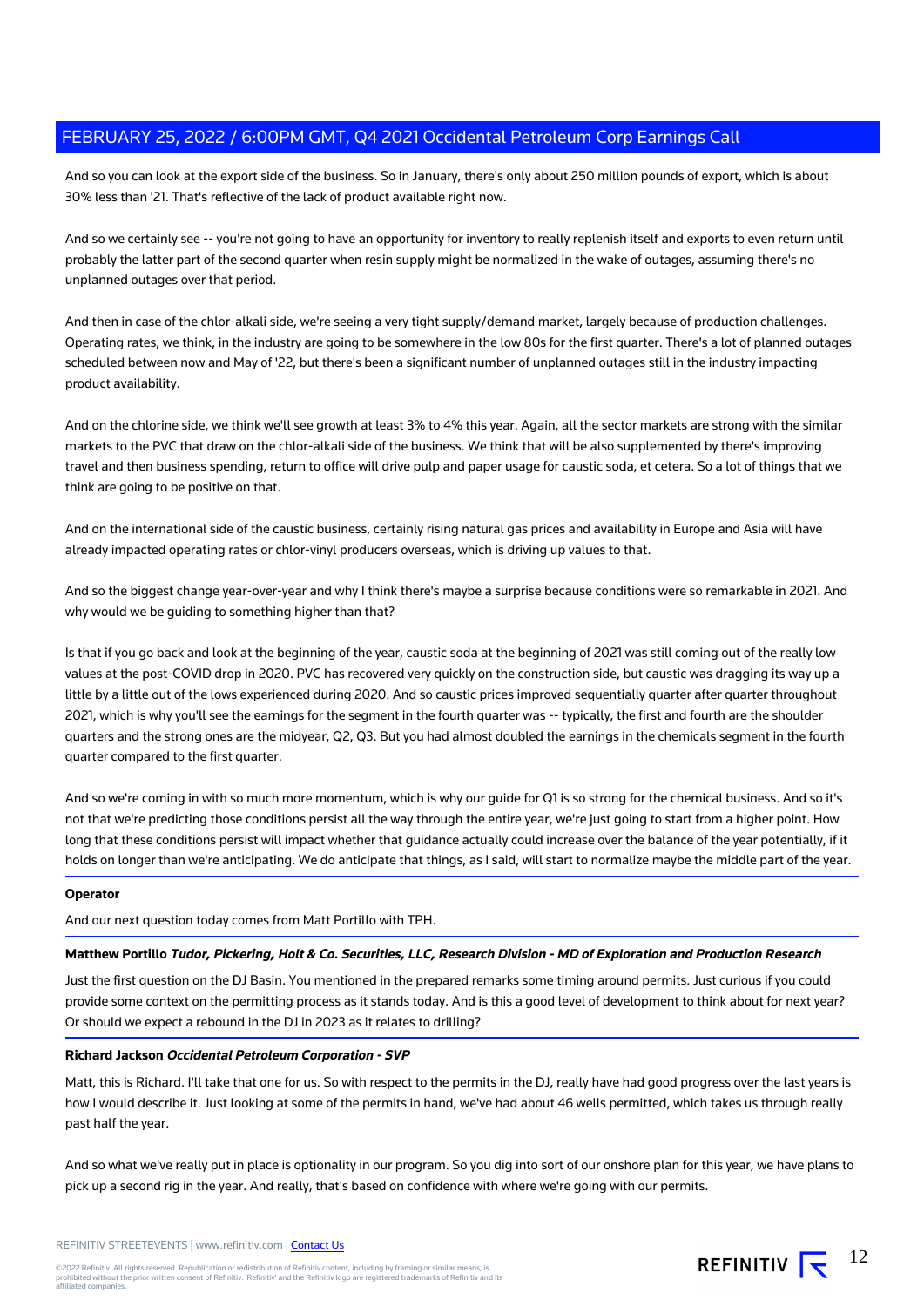So as you know, last year, some changes in terms of the process happened. And so we've been meaningfully engaged over the last year, importantly, at the stakeholder level and communities and then now with the state. But we've seen in our own pads approved as well as other operators. And I think the feedback that we've received, and we continue to work on together, is continuing to improve technology and things that we know that can really place us in a good place for development.

So I guess, in short, we're optimistic. We've got a rig plan to come in, in the second half of the year, but have optionality within the program to be able to adjust as needed.

## **Matthew Portillo Tudor, Pickering, Holt & Co. Securities, LLC, Research Division - MD of Exploration and Production Research**

Perfect. And maybe a follow-up on the marketing side. I know as an organization, you guys have been very thoughtful about this process through the cycle. The basin, it looks like there's possibly some solutions on the horizon for incremental gas takeaway. And just curious how you all might be thinking about potentially adding to your takeaway portfolio from a gas marketing perspective.

And then maybe dovetailing into that. On the crude oil side, could you just remind us when some of those contracts start to roll over? And if there's any tailwinds to the financials kind of moving forward over the next few years around crude oil marketing.

#### **Vicki Hollub Occidental Petroleum Corporation - President, CEO & Director**

Yes. Matt, we really have enough gas capacity, and as much as we feel like we need at this point and with respect to our growth profile. And for the oil side of it, the contracts start rolling off in 2025 for the oil part of the contracts. So we have plenty of capacity. At that time, I think it will take probably a couple of years to get us down to the point where all the contracts roll off.

#### **Operator**

Our next question today comes from Neal Dingmann at Truist Securities.

#### **Neal Dingmann Truist Securities, Inc., Research Division - MD**

Vicki, my first question maybe for you. You mentioned just a couple of minutes ago here that you thought you maybe would ramp the chemicals. And obviously, as a finance guy, that just continues to be. I know when I saw Rob in December, and it just continues to get better and better.

I guess my question is, as a financial guy, how much can you grow that? And would that grow in conjunction with your low carbon mission? I know you talked about that in the past. I'm just wondering how much could you push that business, given it just continues to hit the ball out of the part on that one?

# **Vicki Hollub Occidental Petroleum Corporation - President, CEO & Director**

I think we'll talk about that a little bit more as we talk about the project and the capital that we're executing to convert our diaphragm to membranes, because that's going to improve some efficiency in the areas where we're doing that conversion. So we'll actually be able to increase our capacity. And we'll outline that and detail that a little more in the next earnings call. Because right now, we're currently in the process of doing the FEED study on that.

For today, with respect to other opportunities, we will continue to consider incoming calls about potential partnerships, where it makes sense, to do projects with either customers or more from the perspective of supporting Low Carbon Ventures.

We try to be opportunistic in chemicals and not build without certainly the demand for the product. And so on the Low Carbon Ventures side, we're, as we go through this, finding opportunities where there are synergies and growing synergies between the chemicals business and the low carbon business. So it will have some growth around that.

## **Neal Dingmann Truist Securities, Inc., Research Division - MD**

No, that's great to hear. And then just the second. You talked just a minute also about the DJ. And my thought is it sounds like some of the Perm production is due to replace DJ this year. Is that going to be the case going forward? And is that because you're talking about --

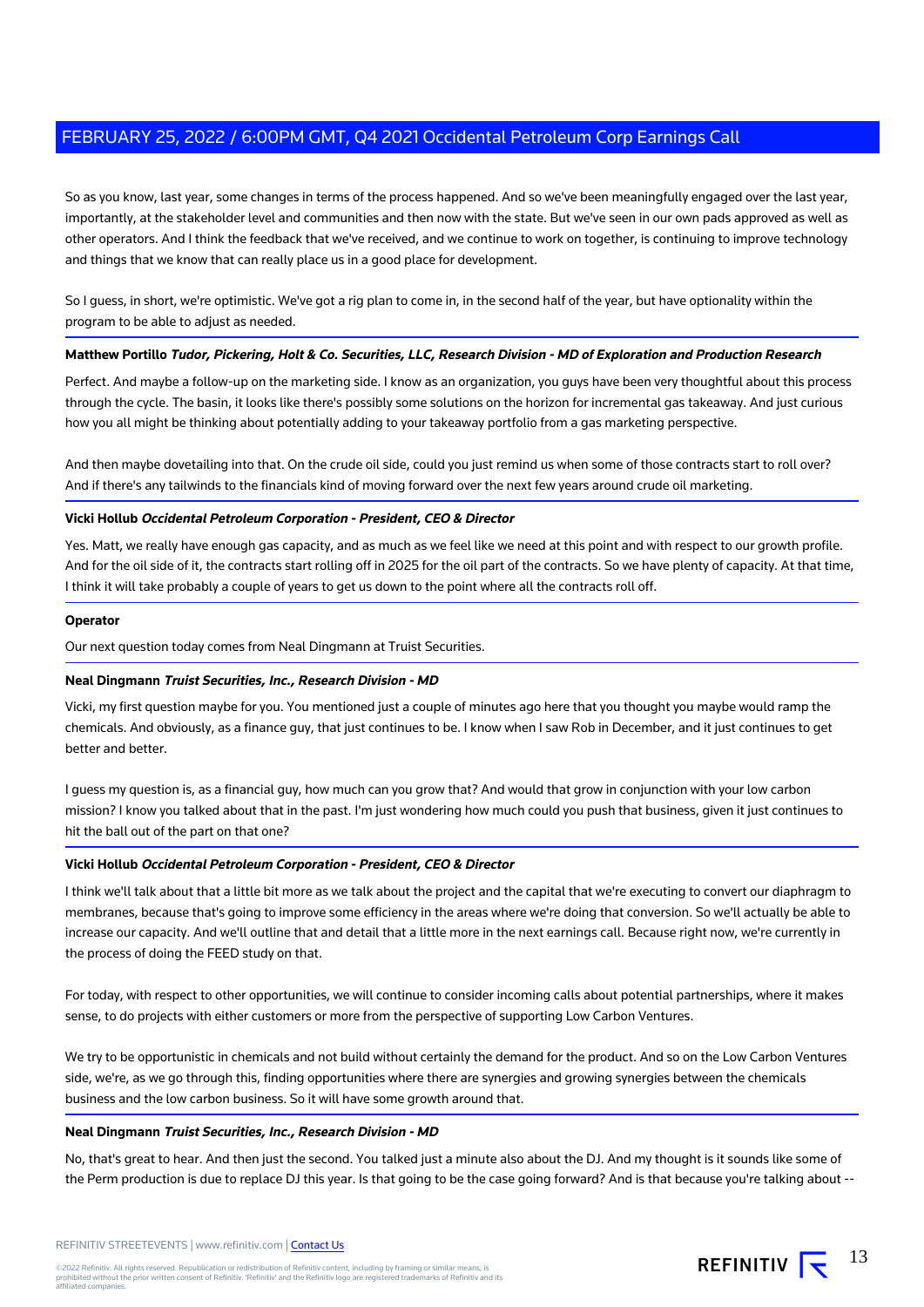I know Richard talked about permitting is all in shape. I'm just wondering, what's sort of the reason or rationale for why not just grow both of these? I mean, I'm looking at that...

## **Vicki Hollub Occidental Petroleum Corporation - President, CEO & Director**

Yes. It just -- it really just depends on the permitting process because we do have really good inventory in the DJ Basin as well. And as we go forward and we work out the process, if we get ahead on the permitting, we would consider adding a rig or 2 to the DJ as well.

## **Operator**

Our next question today comes from David Deckelbaum at Cowen.

# **David Deckelbaum Cowen and Company, LLC, Research Division - MD and Senior Analys**

Thanks for all the details today, Vicki and team, and congrats on the visibility to \$20 billion of debt. I wanted to ask just on the sustaining capital. There were lots of in and out, particularly around the Gulf of Mexico and the EOR catch up, some normalization of Rockies DUCs.

I guess, when we think about that delta between the \$2.8 billion or \$2.9 billion that you guys had talked about last year, kind of in the \$400 million increment this year, how do we think about that sustaining capital level progressing into the out years now? Does it have some upwards pressure on it because of catch ups? Or should we look at this as a catch-up year, and that should moderate, potentially decline, along with base declines moderating?

## **Richard Jackson Occidental Petroleum Corporation - SVP**

Maybe we'll start with onshore and speak to that a little bit. I think you've got it right. I think if you look over the last couple of years and what's happened, certainly, 2020 had a significant reset for us in terms of activity levels. And so preserving cash investment at that point and really dropped activity levels almost completely.

And so coming on the back half and into 2021, we had things like the DUCs in the DJ that allowed us that ability to add production and maximize cash flow for 2021 with a lot less capital investment. And so what happened last year was really, as we think about the transition, it went from transitioning from DUCs as we restored activity, really to drilling and completion, which is a much more steady-state pipeline for our production delivery.

And so the way that played out was really, at the end of the fourth quarter, beginning of the first quarter, we were able to pick up our drilling in frac cores to sustain the production for this year, which did a couple of things.

One, it was good because as we head into inflationary period, we were able to gain activity and create that stability within our capital program. But what it does is it did create a bit of a lump that we have most of our wells online really starting late in the first quarter, and then you hit more steady state in the second and third quarter. And so as that projects into the end of the year and into 2023, you can tell from our first quarter guidance to total year, that we do have an increase of production.

But those type events as well as restoring activity, really from a cash investment perspective and EOR, adding low-decline production barrels, really gives us a much more sustainable production level across the cycle. And so I think we're restoring, as you said, a much more normal steady-state activity level and a much more robust or sustainable free cash flow capability.

#### **Vicki Hollub Occidental Petroleum Corporation - President, CEO & Director**

I think, considering the rest of the portfolio, we don't see a lot of upward pressure for the \$3.2 billion as a whole.

## **Jeff Alvarez Occidental Petroleum Corporation - VP of IR**

And David, just to add to your point, I mean, on top of what Richard and Vicki just went through, I mean, from a decline standpoint, as you know, we improved the base decline from 25% 2 years ago to 22% last year. And it's the same this year, it's at 22% as well. But given the things Richard said, that gives potential to flatten that out of it in the future.

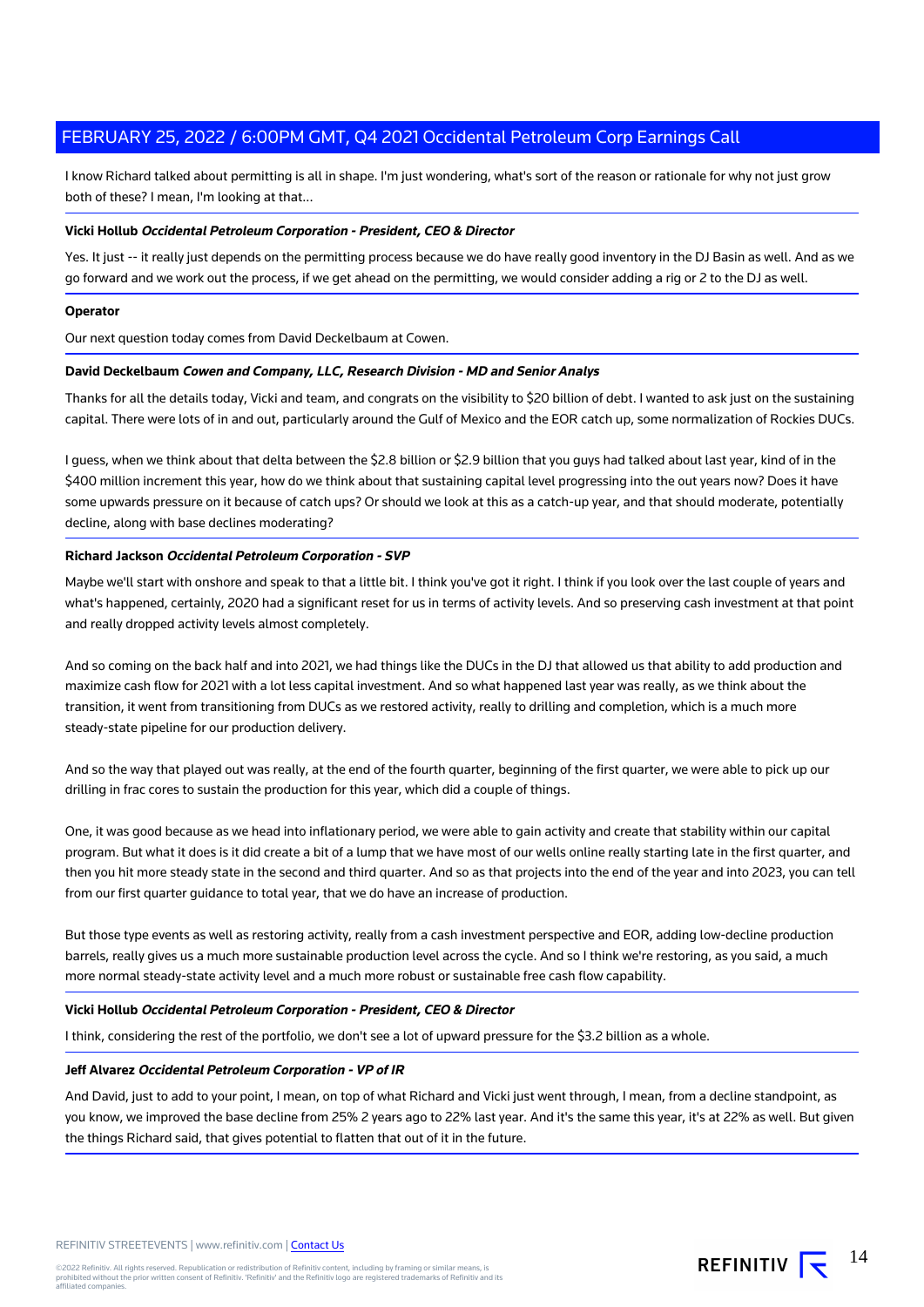## **David Deckelbaum Cowen and Company, LLC, Research Division - MD and Senior Analys**

I appreciate all the color on that. And if I could just ask a quick follow-up. Just the -- so I'm understanding, there was \$400 million, I think, that was attributed to the difference to the low end versus the high end of capital guide, which I think you talked about Low Carbon Ventures spend that would be potential and OBO. I guess for the Low Carbon Ventures spend, would that just be accelerating some projects? Or is it the contingency for things that you're considering doing but aren't sure if you want to pursue at this point? I guess how do we think about that sort of allowance that's built in to the difference in the low and the high end?

#### **Richard Jackson Occidental Petroleum Corporation - SVP**

Yes. This is Richard again. I think you've got it right from the standpoint of really the LCV capital's certainly focused meaningfully on our direct air capture plant 1. So there is a project time line associated with that, where engineering is going great. The commercial aspects of the project continue to be supportive. And so there's a little bit of uncertainty there, but that component, we'll have more visibility and be able to talk more about even with you next month.

In addition to that, what's happened is really beyond strong engineering progress, we continue to have good commercial support, whether that's global policy recognition for carbon capture or even direct air capture in particular, or even with strategic net-zero businesses. And so these things support commerciality.

And so what's happened is we do see additional opportunities for direct air capture. For example, we had an opportunity in Canada to look at, with a developer, direct air capture with air-to-fuels. And so a bit of that money is, as these projects become more opportunistic, we would allocate some feasibility capital to be able to look at these other type projects.

The final piece is really our CCUS. And you've probably seen some pieces around projects that we're involved with. And so those continue moving beyond into commercial development. And so we have some capital associated to continue those. But that, again, be able to share more in March around that, but look forward to these projects advancing meaningfully this year.

#### **Operator**

And ladies and gentlemen, our final question today comes from Raphaël DuBois with Societe General.

#### **Raphaël DuBois Societe Generale Cross Asset Research - Equity Analyst**

The first one is related to your EOR business. Could you maybe tell us a bit more how production in this division has trended since you stopped reporting it as a single entity? And also, I was wondering if the extra CapEx you will throw at this business is solely to stop decline, or whether you intend to restart growing this business as well.

## **Richard Jackson Occidental Petroleum Corporation - SVP**

Maybe I'll start with the EOR just a little bit. As we think about the last couple of years, I'd say the opportunity in front of us really to address any decline that we've seen is really -- and this comes to our OpEx, when we talk about that, that's really restoration of maintenance and specifically downhole maintenance. And so the ability to allocate some of that cash investment to restore down production is some of the best cash investment we have. It's very high-return even at mid-cycle prices.

And so we expect to be able to -- and have added some well service rigs, to add up to 6,000 barrels a day by year-end. And that really restores the normal backlog and maintenance schedule that we had really going back to 2019. So that's the most meaningful change in terms of the EOR business that we're approaching this year.

## **Raphaël DuBois Societe Generale Cross Asset Research - Equity Analyst**

Excellent. And my follow-up will be actually on Algeria. I see that you're going to have some activity there in 2022. I was wondering if you could tell us a bit more what you have in store for the for this part of the world, knowing that we in Europe are going to need much more gas from other suppliers. And it will be great if you had some projects, some gas projects in Algeria, for instance.